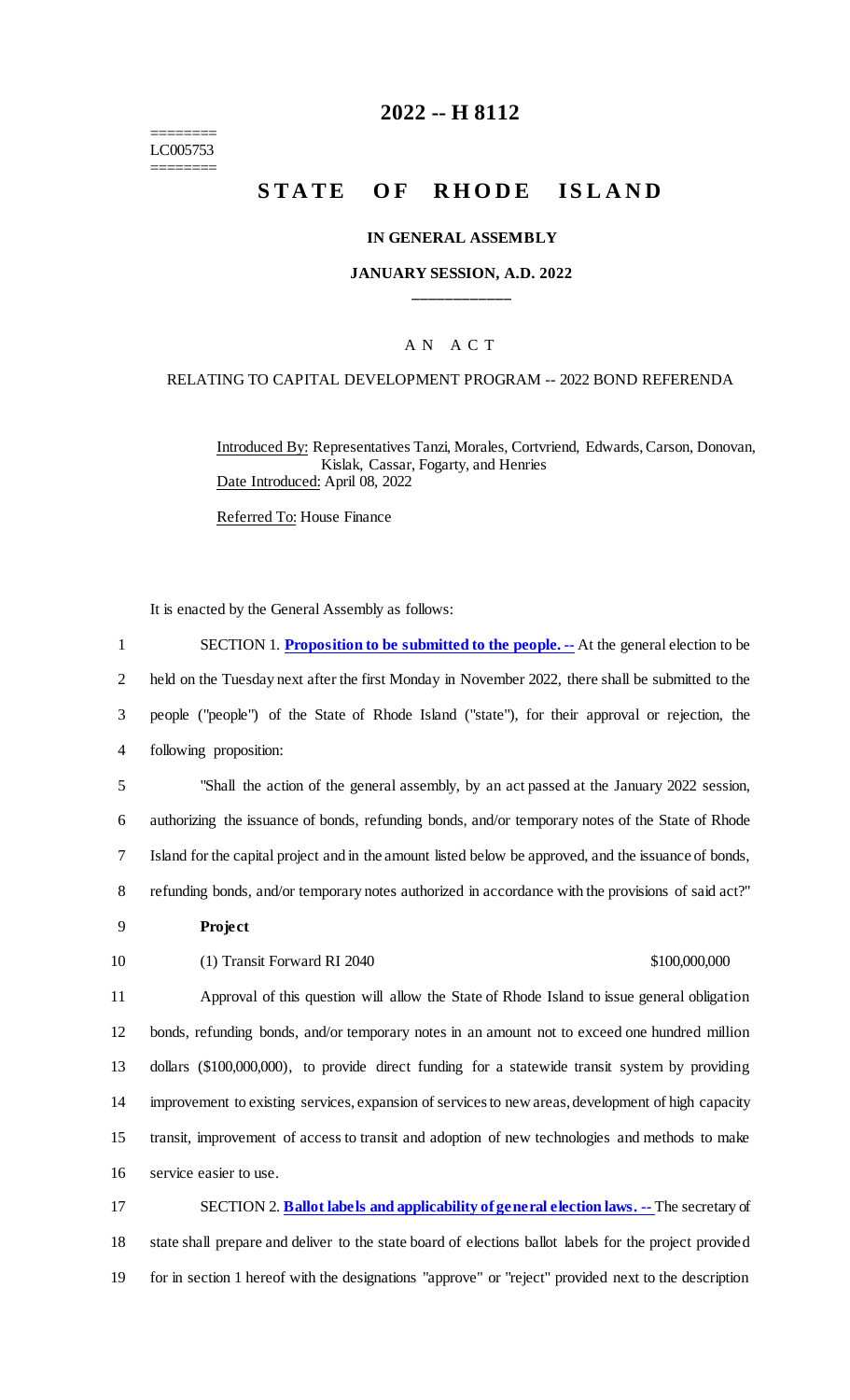of the project to enable voters to approve or reject the proposition. The general election laws, so far as consistent herewith, shall apply to this proposition.

 SECTION 3. **Approval of project by people. --** If a majority of the people voting on the proposition in section 1 hereof shall vote to approve the project stated therein, said project shall be deemed to be approved by the people. The authority to issue bonds, refunding bonds and/or temporary notes of the state shall be limited to the aggregate amount for the project as set forth in the proposition, which has been approved by the people.

 SECTION 4. **Bonds for capital development program. --** The general treasurer is hereby authorized and empowered, with the approval of the governor, and in accordance with the provisions of this act to issue capital development bonds in serial form, in the name of and on behalf of the State of Rhode Island, in amounts as may be specified by the governor in an aggregate principal amount not to exceed the total amount for the project approved by the people and designated as "capital development loan of 2022 bonds." Provided, however, that the aggregate principal amount of such capital development bonds and of any temporary notes outstanding at any one time issued in anticipation thereof pursuant to section 7 hereof shall not exceed the total amount for the project approved by the people. All provisions in this act relating to "bonds" shall also be deemed to apply to "refunding bonds."

 Capital development bonds issued under this act shall be in denominations of one thousand dollars (\$1,000) each, or multiples thereof, and shall be payable in any coin or currency of the United States which at the time of payment shall be legal tender for public and private debts. These capital development bonds shall bear such date or dates, mature at specified time or times, but not mature beyond the end of the twentieth state fiscal year following the fiscal year in which they are issued; bear interest payable semi-annually at a specified rate or different or varying rates; be payable at a designated time or times at a specified place or places; be subject to express terms of redemption or recall, with or without premium; be in a form, with or without interest coupons attached; carry such registration, conversion, reconversion, transfer, debt retirement, acceleration and other provisions as may be fixed by the general treasurer, with the approval by the governor, upon each issue of such capital development bonds at the time of each issue. Whenever the governor shall approve the issuance of such capital development bonds, the governor's approval shall be certified to the secretary of state; the bonds shall be signed by the general treasurer and countersigned by the secretary of state and shall bear the seal of the state. The signature approval of the governor shall be endorsed on each bond.

 SECTION 5. **Refunding bonds for 2022 capital development program. --** The general treasurer is hereby authorized and empowered, with the approval of the governor, and in accordance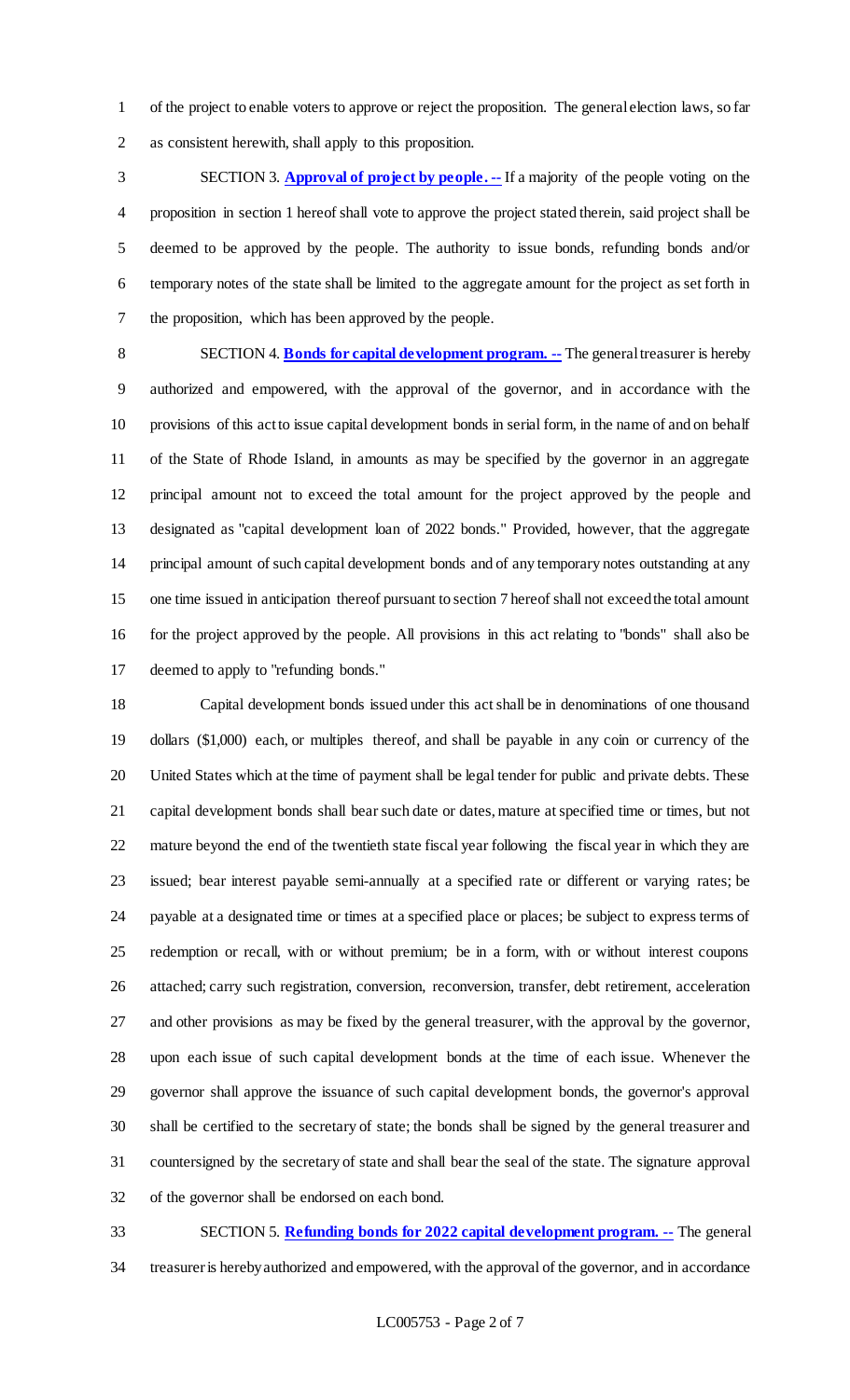with the provisions of this act, to issue bonds to refund the 2022 capital development program bonds, in the name of and on behalf of the state, in amounts as may be specified by the governor in an aggregate principal amount not to exceed the total amount approved by the people, to be designated as "capital development program loan of 2022 refunding bonds" (hereinafter "refunding bonds").

 The general treasurer with the approval of the governor shall fix the terms and form of any refunding bonds issued under this act in the same manner as the capital development bonds issued under this act, except that the refunding bonds may not mature more than twenty (20) years from the date of original issue of the capital development bonds being refunded.

 The proceeds of the refunding bonds, exclusive of any premium and accrual interest and net the underwriters' cost, and cost of bond insurance, shall, upon their receipt, be paid by the general treasurer immediately to the paying agent for the capital development bonds which are to be called and prepaid. The paying agent shall hold the refunding bond proceeds in trust until they are applied to prepay the capital development bonds. While such proceeds are held in trust, the proceeds may be invested for the benefit of the state in obligations of the United States of America or the State of Rhode Island.

 If the general treasurer shall deposit with the paying agent for the capital development bonds the proceeds of the refunding bonds, or proceeds from other sources, amounts that, when invested in obligations of the United States or the State of Rhode Island, are sufficient to pay all principal, interest, and premium, if any, on the capital development bonds until these bonds are called for prepayment, then such capital development bonds shall not be considered debts of the State of Rhode Island for any purpose starting from the date of deposit of such monies with the paying agent. The refunding bonds shall continue to be a debt of the state until paid.

 The term "bond" shall include "note," and the term "refunding bonds" shall include "refunding notes" when used in this act.

 SECTION 6. **Proceeds of capital development program. --** The general treasurer is directed to deposit the proceeds from the sale of capital development bonds issued under this act, exclusive of premiums and accrued interest and net the underwriters' cost, and cost of bond insurance, in one or more of the depositories in which the funds of the state may be lawfully kept in special accounts (hereinafter cumulatively referred to as "such capital development bond fund") 31 appropriately designated for the project set forth in section 1 hereof which shall have been approved by the people to be used for the purpose of paying the cost of the project so approved.

 All monies in the capital development bond fund shall be expended for the purposes specified in the proposition provided for in section 1 hereof under the direction and supervision of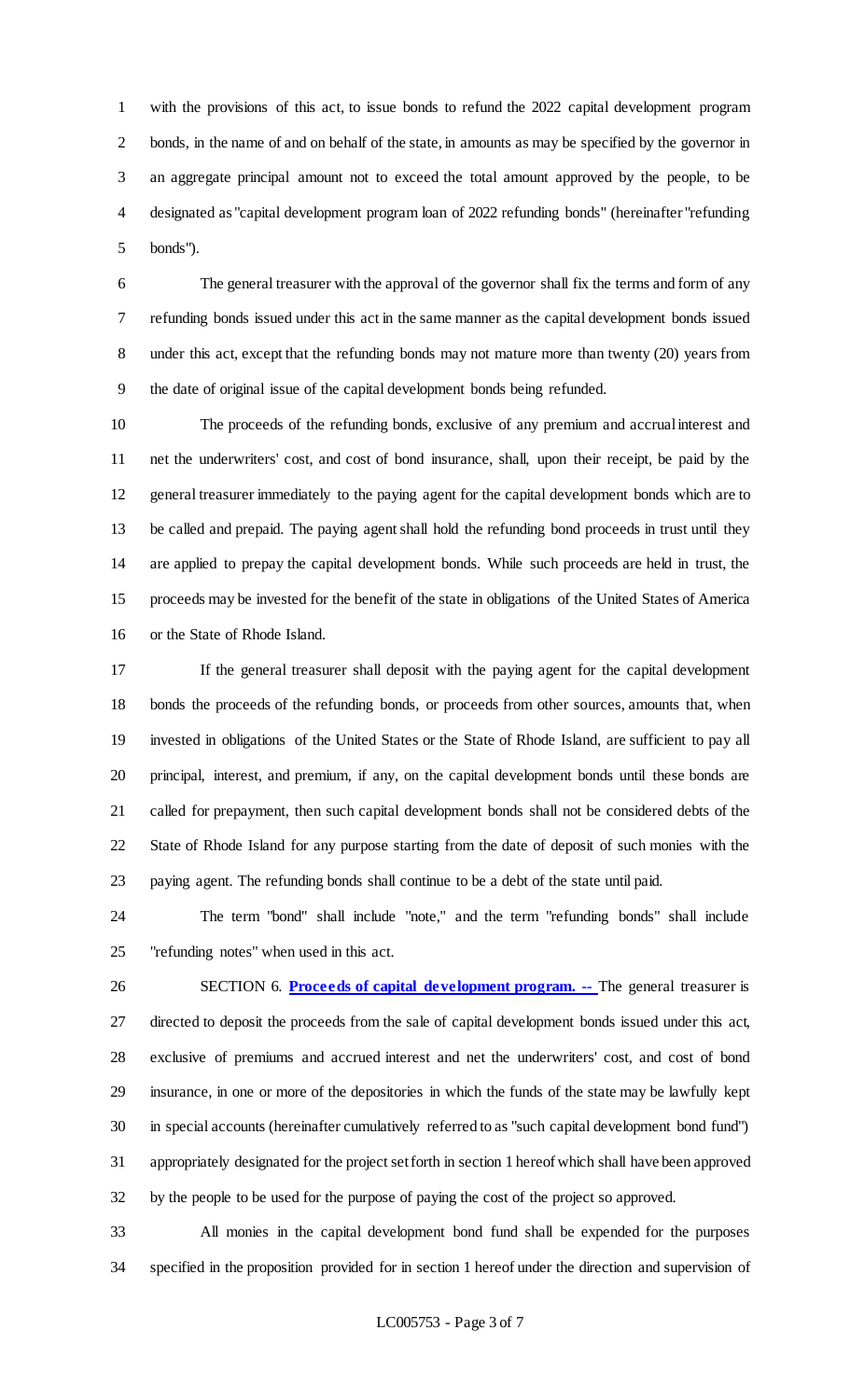the director of administration (hereinafter referred to as "director"). The director, or designee shall be vested with all power and authority necessary or incidental to the purposes of this act, including, but not limited to, the following authority:

 (1) To acquire land or other real property or any interest, estate or right therein as may be necessary or advantageous to accomplish the purposes of this act;

 (2) To direct payment for the preparation of any reports, plans and specifications, and relocation expenses and other costs such as for furnishings, equipment designing, inspecting and engineering, required in connection with the implementation of the project set forth in section 1 hereof;

 (3) To direct payment for the costs of construction, rehabilitation, enlargement, provision of service utilities, and razing of facilities, and other improvements to land in connection with the implementation of the project set forth in section 1 hereof; and

 (4) To direct payment for the cost of equipment, supplies, devices, materials and labor for repair, renovation or conversion of systems and structures as necessary for the 2022 capital development program bonds or notes hereunder from the proceeds thereof. No funds shall be expended in excess of the amount of the capital development bond fund designated for the project authorized in section 1 hereof. With respect to the bonds and temporary notes described in section 1, the proceeds shall be used for the following purpose:

 Question 1, relating to bonds in the amount of one hundred million dollars (\$100,000,000) to provide funding for a statewide transit system by improvement of existing services, expansion of services to new areas, development of high capacity transit, improvement of access to transit and adoption of new technologies and methods to make service easier to use.

 SECTION 7. **Sale of bonds and notes. --** Any bonds or notes issued under the authority of this act shall be sold at not less than the principal amount thereof, in such mode and on such terms and conditions as the general treasurer, with the approval of the governor, shall deem to be in the best interests of the state.

 Any premiums and accrued interest, net of the cost of bond insurance and underwriter's discount, which may be received on the sale of the capital development bonds or notes shall become part of the Rhode Island capital plan fund of the state, unless directed by federal law or regulation to be used for some other purpose.

 In the event that the amount received from the sale of the capital development bonds or notes exceeds the amount necessary for the purposes stated in section 6 hereof, the surplus may be used to the extent possible to retire the bonds as the same may become due, to redeem them in accordance with the terms thereof or otherwise to purchase them as the general treasurer, with the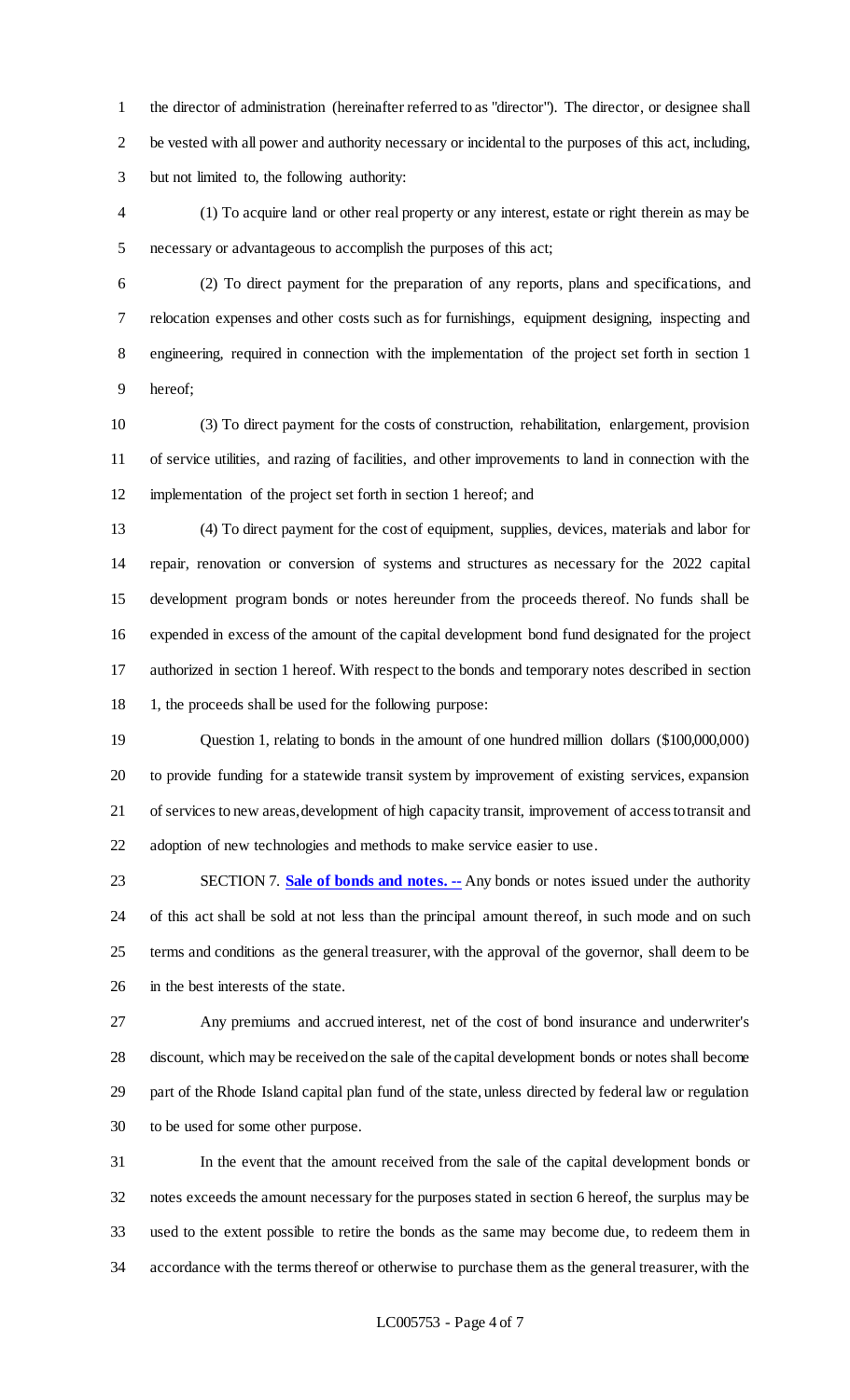approval of the governor, shall deem to be in the best interests of the state.

 Any bonds or notes issued under the provisions of this act and coupons on any capital development bonds, if properly executed by the manual or electronic signatures of officers of the state in office on the date of execution, shall be valid and binding according to their tenor, notwithstanding that before the delivery thereof and payment therefor, any or all such officers shall for any reason have ceased to hold office.

SECTION 8. **Bonds and notes to be tax exempt and general obligations of the state. -**-

 All bonds and notes issued under the authority of this act shall be exempt from taxation in the state and shall be general obligations of the state, and the full faith and credit of the state is hereby pledged for the due payment of the principal and interest on each of such bonds and notes as the same shall become due.

 SECTION 9. **Investment of monies in fund. --** All monies in the capital development fund not immediately required for payment pursuant to the provisions of this act may be invested by the investment commission, as established by chapter 10 of title 35, entitled "state investment commission," pursuant to the provisions of such chapter; provided, however, that the securities in which the capital development fund is invested shall remain a part of the capital development fund until exchanged for other securities; and provided further, that the income from investments of the capital development fund shall become a part of the general fund of the state and shall be applied to the payment of debt service charges of the state, unless directed by federal law or regulation to be used for some other purpose, or to the extent necessary, to rebate to the United States treasury any income from investments (including gains from the disposition of investments) of proceeds of bonds or notes to the extent deemed necessary to exempt (in whole or in part) the interest paid on such bonds or notes from federal income taxation.

24 SECTION 10. **Appropriation.** -- To the extent the debt service on these bonds is not otherwise provided, a sum sufficient to pay the interest and principal due each year on bonds and notes hereunder is hereby annually appropriated out of any money in the treasury not otherwise appropriated.

 SECTION 11. **Advances from general fund. --** The general treasurer is authorized, with the approval of the director and the governor, in anticipation of the issue of notes or bonds under the authority of this act, to advance to the capital development bond fund for the purposes specified in section 6 hereof, any funds of the state not specifically held for any particular purpose; provided, however, that all advances made to the capital development bond fund shall be returned to the general fund from the capital development bond fund forthwith upon the receipt by the capital development fund of proceeds resulting from the issue of notes or bonds to the extent of such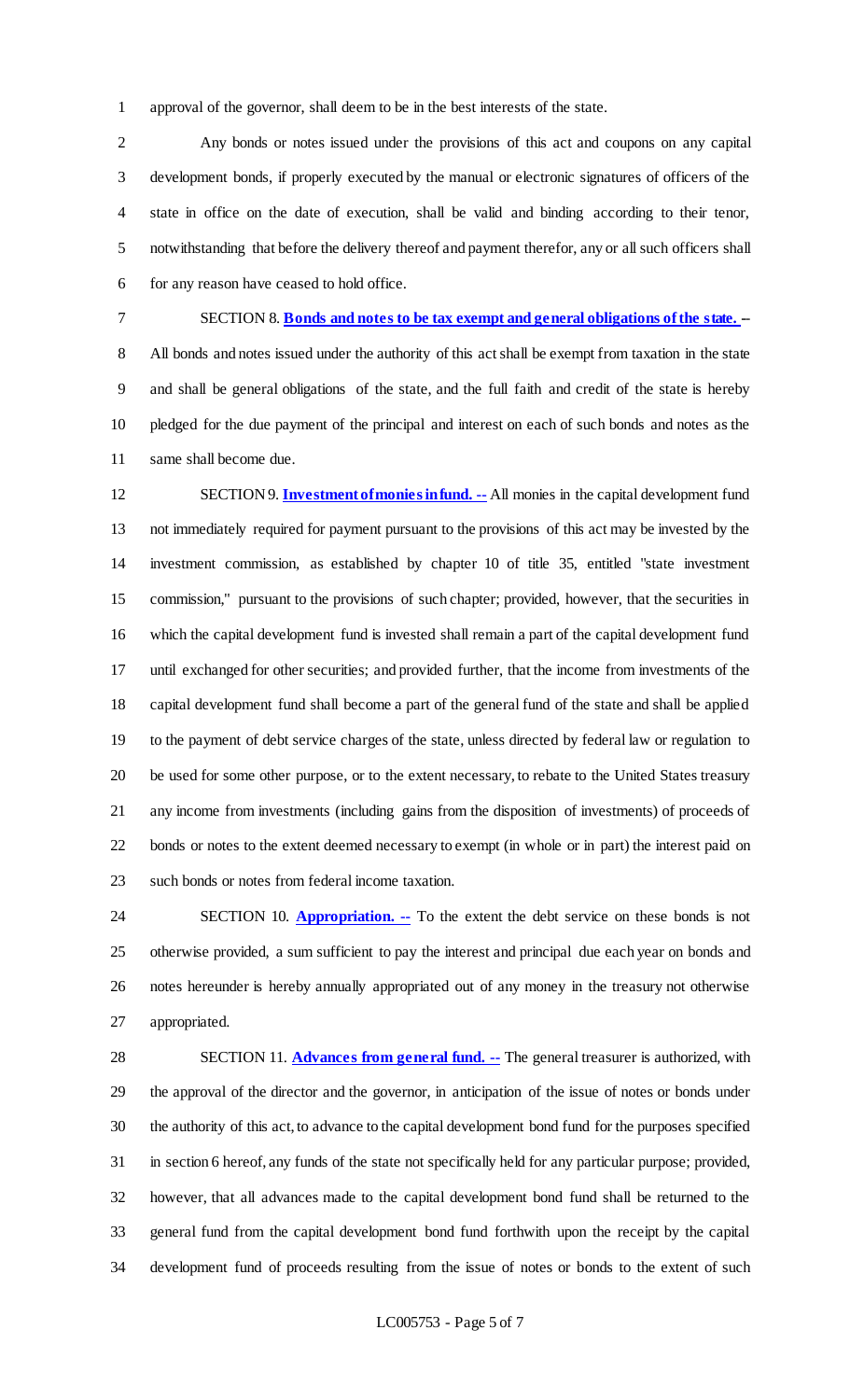advances.

 SECTION 12. **Federal assistance and private funds. --** In carrying out this act, the director, or designee, is authorized on behalf of the state, with the approval of the governor, to apply for and accept any federal assistance which may become available for the purpose of this act, whether in the form of loan or grant or otherwise, to accept the provision of any federal legislation therefor, to enter into, act and carry out contracts in connection therewith, to act as agent for the federal government in connection therewith, or to designate a subordinate so to act. Where federal assistance is made available, the project shall be carried out in accordance with applicable federal law, the rules and regulations thereunder and the contract or contracts providing for federal assistance, notwithstanding any contrary provisions of state law. Subject to the foregoing, any federal funds received for the purposes of this act shall be deposited in the capital development bond fund and expended as a part thereof. The director, or designee may also utilize any private funds that may be made available for the purposes of this act.

 SECTION 13. Sections 1, 2, 3, 11 and 12 of this act shall take effect upon passage. The remaining sections of this act shall take effect when and if the state board of elections shall certify to the secretary of state that a majority of the qualified electors voting on the proposition contained in section 1 hereof have indicated their approval of the project thereunder.

#### ======== LC005753 ========